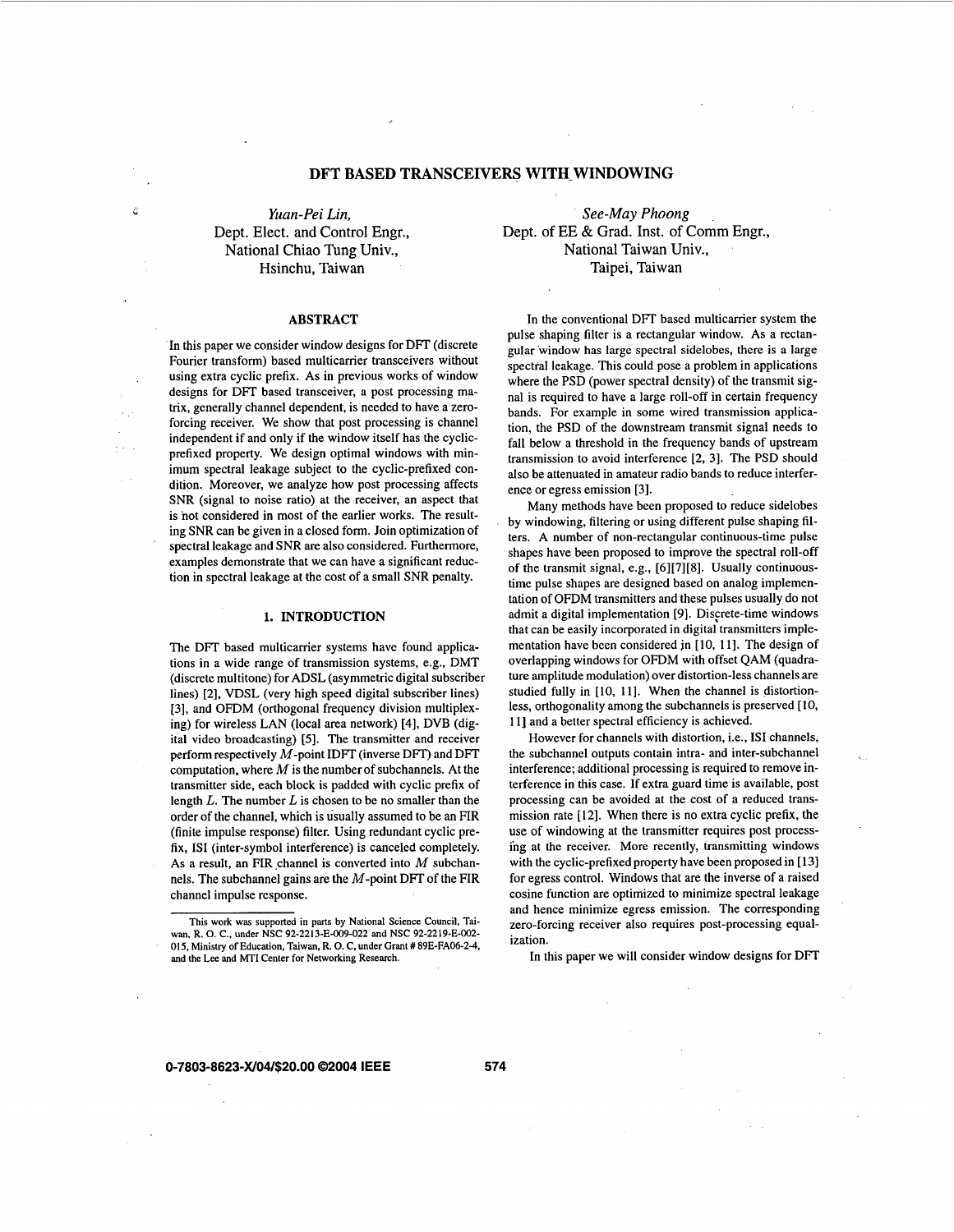based multicarrier system without using extra cyclic prefix. We will see that post-processing is in general channel dependent. We will derive the explicit dependency on the channel and show that the post-processing matrix that cancels **IS1** at the output of the receiver is channel independent if the window itself has the cyclic-prefixed property. In this case, the output of the transmitter has the usual cyclicprefixed property. Techniques that exploit cyclic prefix for synchronization can still be used. We will design windows that minimize spectral leakage subject to the cyclic-prefixed constraint.

Moreover we show that post processing can affect the **SNR** at the receiver, an aspect mostly overlooked in earlier window designs for DFT based transceivers. We will see that the resulting **SNR** can be given in a closed form in terms of the transmit window if the channel noise is AWGN (additive white Gaussian noise). Furthermore, joint optimization of spectral leakage-and SNR can be achieved by using an objective function that incorporates both terms. Examples will be given to demonstrate that a good trade-off between spectral roll-off and SNR can be obtained through such an optimization.

The sections are organized as follows: In section 2, we consider windowed transceivers and derive the receiver for a given window. The design method and examples of windowed systems will be given in section 3. A conclusion is given in section **4.** 

## **2. DFT BASED TRANSCEIVERS WITH WINDOWS**

In this section, we consider windowed **DFT** based transceivers (Fig. **1).** The modulation symbols to be transmitted are first blocked into M by **1** vectors, where M is the number of subchannels. The input symbols *Sk* are passed through an *M*  by M IDFT matrix, followed by the parallel to serial **(PIS)**  operation and the insertion of cyclic prefix. The length of the cyclic prefix *L* is chosen to be equal to or larger than the order of the channel  $C(z)$ . At the receiver, the cyclic prefix is discarded and the samples are again blocked into M by **1** vectors for M-point DFT computation. The scalar multipliers  $1/C_k$  are also called frequency domain equalizers, where  $C_0, C_1, \cdots, C_{M-1}$  are the M-point DFT of the channel impulse response  $c_n$ . The prefix is discarded at the receiver to remove inter-block interference. The transceiver is IS1 free and the receiver is a zero-forcing receiver.

#### **2.1. System Model**

The transceiver in Fig. **1** can be redrawn as in Fig. 2. The matrices **G** and **S** shown in Fig. 2 are of dimensions  $N \times M$ and  $M \times N$ , where  $N = M + L$ . They are given respectively by

$$
\mathbf{G} = \begin{pmatrix} \mathbf{0} & \mathbf{I}_L \\ \mathbf{I}_M \end{pmatrix} \mathbf{W}^\dagger, \text{ and } \mathbf{S} = \mathbf{W} \begin{pmatrix} \mathbf{0} & \mathbf{I} \end{pmatrix}. \quad (1)
$$
  
atrix  $\Lambda$  indicated in Fig. 2 is diagonal, given by  

$$
\Lambda = \text{diag} \begin{pmatrix} \frac{1}{C_0} & \frac{1}{C_1} & \cdots & \frac{1}{C_{M-1}} \end{pmatrix}.
$$

The matrix  $\Lambda$  indicated in Fig. 2 is diagonal, given by

$$
\Lambda = \text{diag}\left(\frac{1}{C_0} \quad \frac{1}{C_1} \quad \cdots \quad \frac{1}{C_{M-1}}\right).
$$

We can obtain a windowed system by applying a window to each transmitter output block as shown in Fig. 3. The length of the window is the same as the block length *N.* The window has coefficients  $d_0, d_1, \cdots, d_{N-1}$ . The conventional system in Fig. 2 can be viewed as having a rectangular window with length *N.* Due to the non-rectangular window at the transmitter, the receiver needs an additional post processing matrix P to cancel inter-subchannel interference. As there is no constraint on the matrix P, there is no loss of generality in considering the receiver of the form shown in Fig. 3. The transmitting matrix can be written as **DG,**  where **D** is the diagonal matrix  $D = diag (d_0 \ d_1 \ \cdots \ d_{N-1})$ . We partition **D** as

$$
\mathbf{D} = \begin{pmatrix} \mathbf{D}_0 & 0 & 0 \\ 0 & \mathbf{D}_1 & 0 \\ 0 & 0 & \mathbf{D}_2 \end{pmatrix},
$$

where  $D_0$  and  $D_2$  are of dimensions  $L \times L$ , and  $D_1$  is of dimensions  $(M - L) \times (M - L)$ . For a given window, we now derive the condition on P so that the overall system is **IS1** free. .

**Lemma 1** *Consider the windowed DFT based transceiver in Fig. 3. The receiver is zero forcing if and only if the post processing matrix* **P** *is given by* 

$$
\mathbf{P} = \left[W\begin{pmatrix} D_1 & 0 \\ 0 & D_2 \end{pmatrix} W^\dagger + \Lambda W \begin{pmatrix} 0 & C_2(D_0 - D_2) \\ 0 & 0 \end{pmatrix} W^\dagger \right]^{-1},
$$

**(2)** ' *where* **C2** *is an L by L lower triangle Toeplitz matrix with the first column given by*  $(c_0 \quad c_1 \quad \cdots \quad c_{L-1})^T$ .

**A** proof can be found in **[14].** 

From the above lemma, we see that the solution of the post processing matrix depends on the window D as well as the channel. This channel dependency means that P needs to be computed along with other channel dependent parameters. To remove such a dependency, we observe that P is channel independent if  $D_0 = D_2$ . That is, the window itself has the cyclic-prefixed property. In this case, the post processing matrix is given by  $P = W \text{diag} (1/d_L \quad 1/d_{L+1} \quad \cdots \quad 1/d_N$ Notice that to have a channel independent P for any channel, the condition  $D_0 = D_2$  is not only sufficient but also necessary.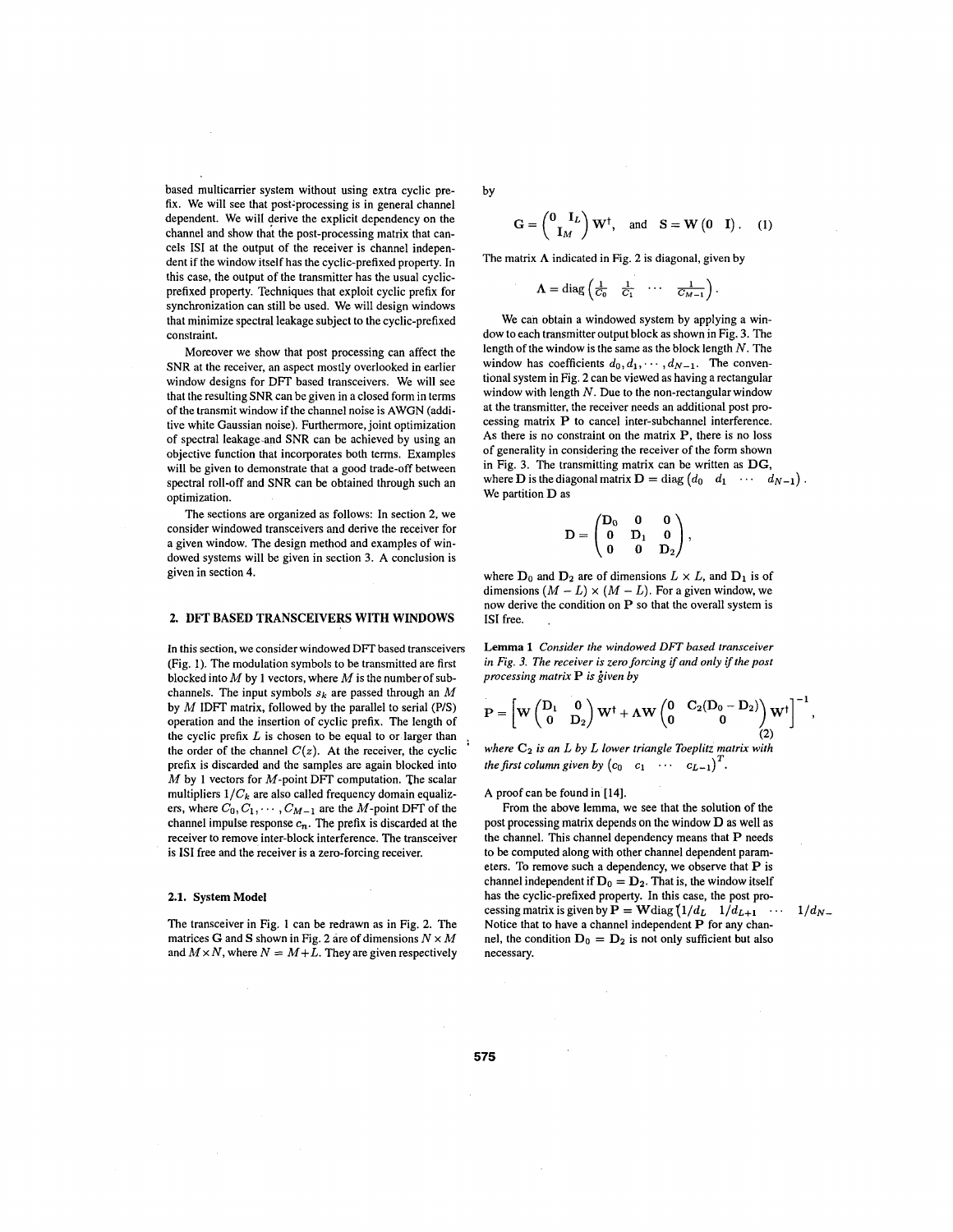

Figure 1: The DFT based multicarrier system over a channel  $C(z)$  with additive noise  $\nu(n)$ .



Figure 2: The block based representation of the transceiver in Fig. 1.

**Spectral Leakage.** Let  $D(e^{j\omega})$  denote the Fourier transform of the window function. The stopband energy of the window is

$$
S = \int_{\omega_s}^{2\pi - \omega_s} |D(e^{j\omega})|^2 \frac{d\omega}{2\pi},
$$
 (3)

where  $\omega_s = 2\pi/N$ . We define the spectral leakage  $\beta$  as

$$
\beta \stackrel{\triangle}{=} S_{d,cp}/S_{rec,cp},\tag{4}
$$

where  $S_{rec}$  is the stopband energy of the rectangular window and  $S_{d,cp}$  is the stopband energy of the window d. In section **4,** we will see how to design windows that improve the spectral leakage of the window subject to the cyclic prefix condition.

#### **2.2. Output SNR**

We assume that the window has the cyclic-prefixed property and the post processing matrix is channel independent. Suppose the channel noise  $\nu(n)$  is AWGN with variance  $\mathcal{N}_0$ . We constrain the transmission power to be the same as the conventional system with a rectangular window. That is, the window satisfies the condition

$$
\frac{1}{N} \sum_{k=0}^{N-1} |d_k|^2 = 1.
$$
 (5)

**Lemma 2** *[I41 Consider the windowed DFTbased transceiver in Fig. 3. The channel noise is AWGN with variance No. Assume the window has cyclic-prehed property and the post processing matrix is as given in (2). The total output noise power*  $\mathcal{E}_{d,cp}$  *is given by* 

$$
\mathcal{E}_{d,cp} = \sigma_q^2 \sum_{k=L}^{N-1} \frac{1}{|d_k|^2} = \frac{\mathcal{N}_0}{M} \left[ \sum_{i=0}^{M-1} \frac{1}{|C_i|^2} \right] \left[ \sum_{k=0}^{M-1} \frac{1}{|d_k|^2} \right],
$$
(6)

In the conventional system, the window is rectangular with  $d_k = 1$ , for  $k = 0, 1, \dots, M - 1$ . The total output noise power in this case is simply

$$
\mathcal{E}_{rec,cp} = \mathcal{N}_0 \sum_{i=0}^{M-1} \frac{1}{|C_i|^2}.
$$
 (7)

To compare the output noise with the conventional system with rectangular window for the same signal variance, we define the quantity SNR loss  $\alpha = \frac{\mathcal{E}_{d,ep}}{\mathcal{E}_{rec,ep}}$ . Using (6) and **(7),** we have

$$
\alpha = \frac{1}{M} \sum_{k=0}^{M-1} \frac{1}{|d_k|^2}.
$$
 (8)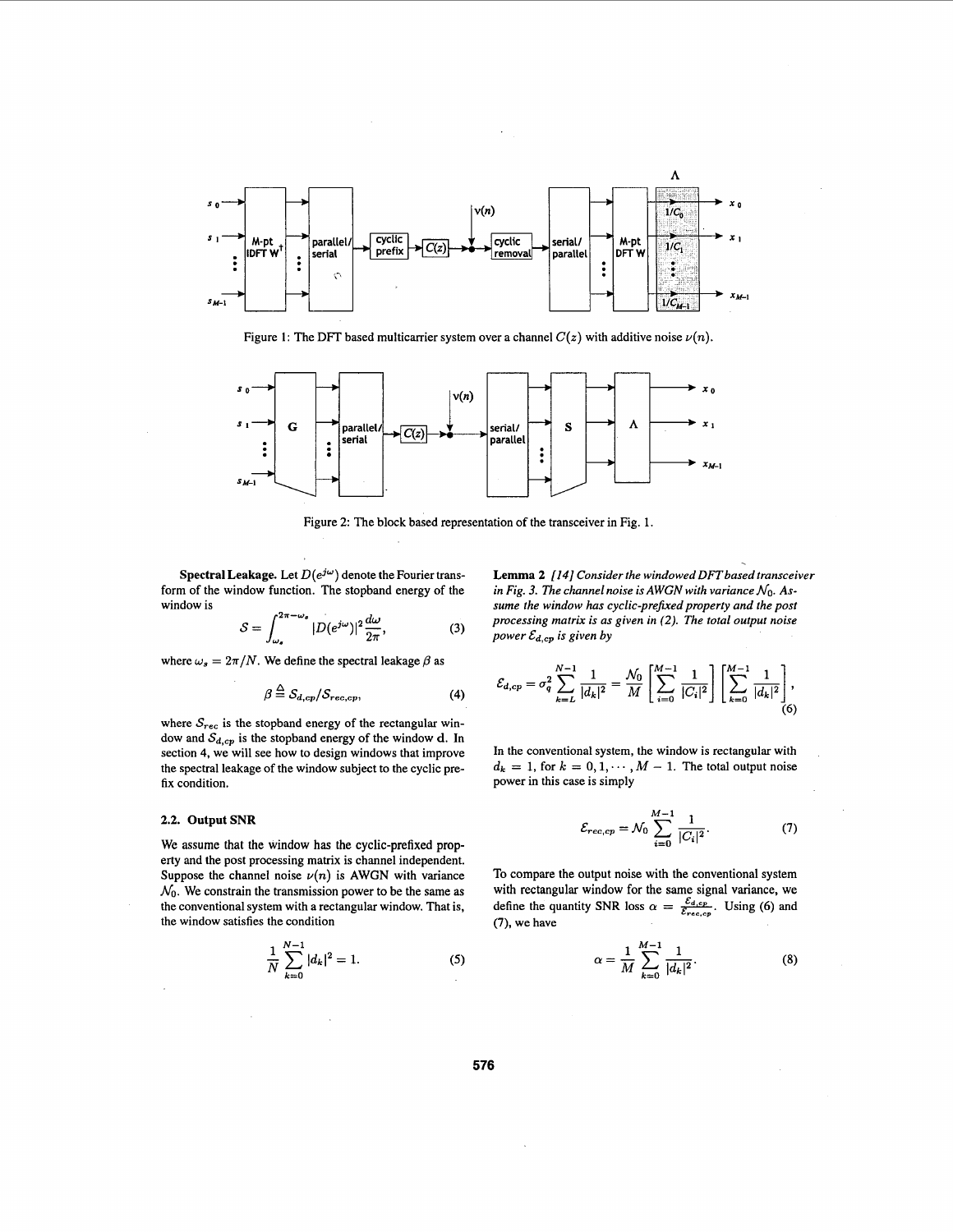<span id="page-3-0"></span>

Figure **3: A** windowed DFT based transceiver.

## **3. WINDOW DESIGNS**

In this section, we will design optimal windows to minimize spectral leakage. The use of windows improves the spectral roll-off of the transmitter outputs significantly. We will also optimize both spectral leakage and **SNR** by considering a joint objective function consisting of both terms. The joint optimization yields a trade-off between spectral leakage and **SNR.** 

We have shown in section 2 that a cyclic-prefixed window yields channel independent post processing. We will design windows subject to this constraint. Let **d** be the N by 1 window vector and  $\hat{\mathbf{d}} = (d_L \ d_{L+1} \ \cdots \ d_{N-1})^T$ , a column vector containing only the last *M* coefficients of the window. The cyclic-prefixed property means that **d** can be written as

$$
\mathbf{d} = \mathbf{F}\widehat{\mathbf{d}}, \quad \text{where} \quad \mathbf{F} = \begin{pmatrix} \mathbf{0} & \mathbf{I}_L \\ \mathbf{I}_M \end{pmatrix}.
$$

The Fourier transform of the window can be expressed as

$$
D(e^{j\omega}) = e(e^{j\omega})\mathbf{F}\widehat{\mathbf{d}},\tag{9}
$$

where  $e(e^{j\omega}) = \begin{pmatrix} 1 & e^{-j\omega} & e^{-j2\omega} & \cdots & e^{-j(N-1)\omega} \end{pmatrix}$ . It follows that the squared magnitude response of the window is

$$
|D(e^{j\omega})|^2 = \mathbf{\hat{d}}^{\dagger} \mathbf{F}^T \mathbf{e}^{\dagger} (e^{j\omega}) \mathbf{e} (e^{j\omega}) \mathbf{F} \mathbf{\hat{d}} \stackrel{\triangle}{=} \mathbf{\hat{d}}^{\dagger} \mathbf{F}^T \mathbf{E} (e^{j\omega}) \mathbf{F} \mathbf{\hat{d}},
$$

where  $[\mathbf{E}(e^{j\omega})]_{mn} = e^{j\omega(m-n)}$ . The stopband energy of

the window in (3) can be expressed as  
\n
$$
S = \hat{\mathbf{d}}^{\dagger} \mathbf{F}^T \int_{\omega_s}^{2\pi - \omega_s} \mathbf{E}(e^{j\omega}) \frac{d\omega}{2\pi} \mathbf{F} \hat{\mathbf{d}} \stackrel{\triangle}{=} \hat{\mathbf{d}}^{\dagger} \mathbf{F}^T \mathbf{Q} \mathbf{F} \hat{\mathbf{d}}.
$$
 (10)

The  $N \times N$  matrix **Q** is given by

$$
[\mathbf{Q}]_{mn} = \begin{cases} 1 - \frac{\omega_s}{\pi}, & m = n, \\ -\frac{\sin((m-n)\omega_s)}{\pi(m-n)}, & \text{otherwise.} \end{cases}
$$

It is real, symmetric and positive semi definite.

Using (10), we can see that the minimization of spectral leakage becomes the minimization of  $\hat{d}^\dagger F^T Q F \hat{d}$ . As the product matrix  $\mathbf{F}^T \mathbf{Q} \mathbf{F}$  is positive semi definite, the objective function  $\hat{\mathbf{d}}^{\dagger} \mathbf{F}^T \mathbf{Q} \mathbf{F} \hat{\mathbf{d}}$  can be minimized by choosing  $\hat{\mathbf{d}}$ to be the eigen vector corresponding to the smallest eigen value of  $\mathbf{F}^T\mathbf{Q}\mathbf{F}$ . As the matrix  $\mathbf{F}^T\mathbf{Q}\mathbf{F}$  is real, the optimal window also has real coefficients. Notice that the resulting window is different from the solution obtained in [ **131.** In **[13],** the window is derived subject to the constraint that the window is the inverse of a raised cosine function.

To incorporate **SNR** in the optimization, we can form the objective function

$$
\phi = c\widehat{\mathbf{d}}^T \mathbf{F}^T \mathbf{Q} \mathbf{F} \widehat{\mathbf{d}} + (1 - c) \sum_{k=0}^{M-1} \frac{1}{|d_k|^2},\qquad(11)
$$

where  $0 \le c \le 1$ . In this case, the objective function is no longer in quadratic form. Nonlinear optimization packages can be used to design the window, e.g., **[15].** The parameter **c** gives a trade-off between spectral leakage and **SNR.** 

**Example 1. Windowed DFT based transceiver.** The block size  $M = 512$  and prefix length  $L = 32$ . We form the positive semi definite matrix  $\mathbf{F}^T \mathbf{Q} \mathbf{F}$  and compute the eigen vector corresponding to the smallest eigen value to obtain **d.**  The resulting window **d** is as shown in Fig. 4(a). The magnitude response of  $D(e^{j\omega})$  is shown in Fig. 4(b). Fig. 4(c) shows the spectrum of the transmitter output using the window in Fig. 4(a). The subcarriers used are **38** to 99 and **11** 1 to **255** as in [ **131.** The subcarriers with indices smaller than **38** are reserved for voice band and upstream transmission, and those with indices between 99 and 11 **1** are for egress control. We see that the spectrum of the windowed output has a much smaller spectral leakage in unused bands.

**Example 2. Joint optimization.** Using the nonlinear

*577*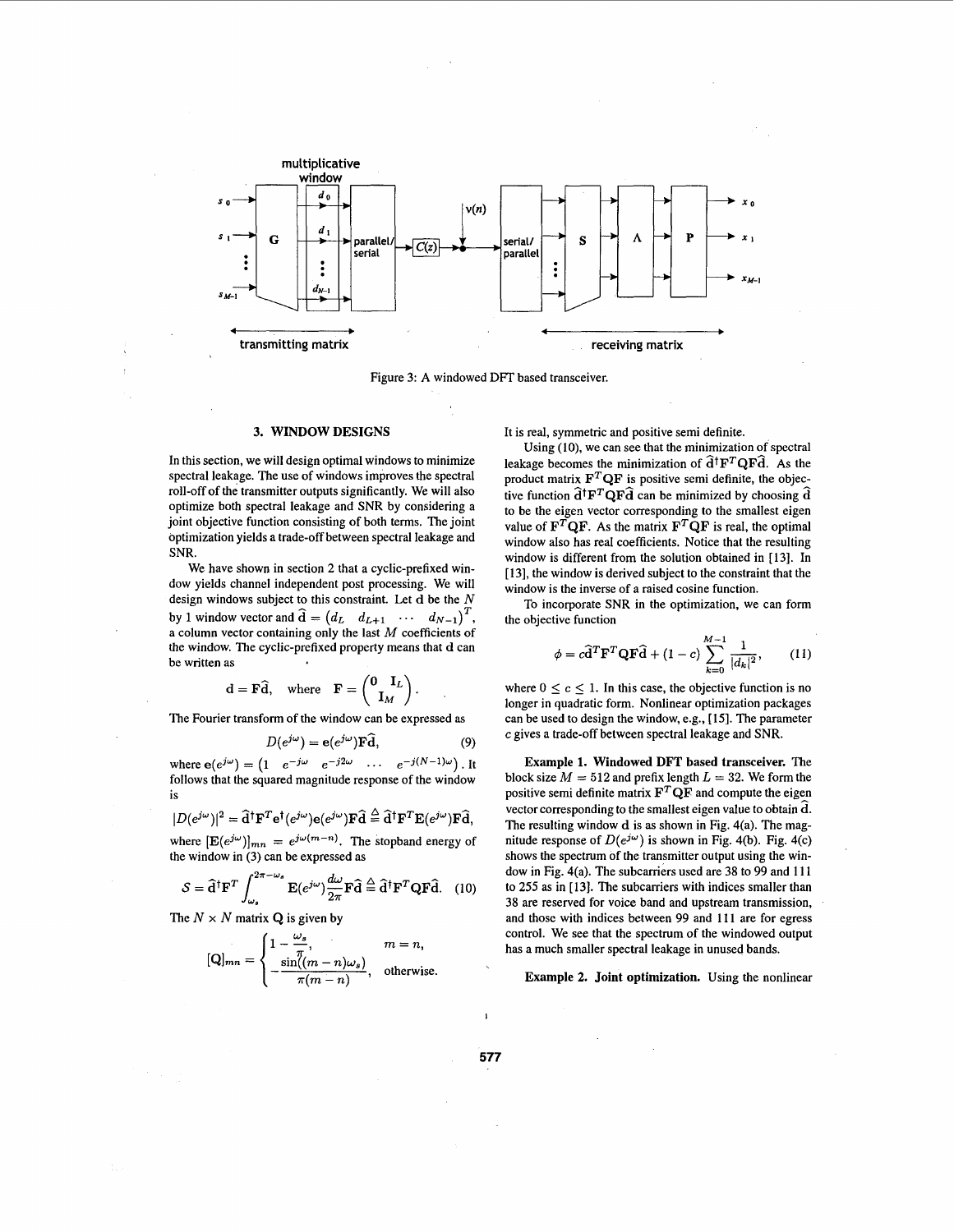optimization package in [15], we optimize the window to minimize the objective function in (11) that incorporates both spectral leakage and SNR. The resulting windows d for  $c = 0, 0.3$  are as shown in Fig. 5(a). Fig. 5(b) shows  $\alpha$  and  $\beta$  versus the trade-off factor c. For example, when  $c = 0.3$ , spectral leakage  $\beta$  is 0.4 and  $\alpha$  is 1.1. Different values of c give us different trade-off between spectral leakage and SNR. As c increases, we get a smaller spectral leakage  $\beta$  at the price of a larger SNR loss. Observe that when  $c = 0$ , the objective function becomes SNR loss only. The resulting window has SNR loss=O.99, slightly less than 1.

Fig. 5(c) shows the transmission rate when the symbol error rate is fixed at  $10^{-4}$ . The input  $s_k$  are QAM modulation symbols and subchannel SNRs are used to determined bit allocation. We have used the same set of subcarriers in Fig. 4(c). The windows are designed using  $c = 0.3, 0.5$ . The channel used in the simulation is Loop 6, a typical channel in carrier serving area [2] and the channel noise is AWGN. Fig. 5(c) shows the number of bits transmitted per block. For example, when SNR=58 dB, 2233 bits and 2204 bits per block are transmitted respectively for  $c = 0.3$  and  $c = 0.5$ . Compared with 2268 bits per block for the rectangular window, the rate losses are only around 1.6% and 2.8% respectively.

## **4. CONCLUSIONS**

In this paper, we considered windowed DFT based multicarrier systems. The spectral leakage of the transmit signal can be reduced significantly by using windows. Like earlier works of windowed transceivers, the use of windows at the transmitter side requires post processing at the receiver side, which is usually channel dependent. We show that, post processing is channel independent if the window itself has cyclic-prefixed property. The optimal window that minimizes spectral leakage of the transmit signal can be given in closed forms. We also show that post processing affects the output SNR. The output SNR can be given in terms of the window and the channel. Furthermore, we can jointly optimize spectral leakage and SNR. The results show that these window designs provide a good trade-off between SNR and spectral leakage.

## **5. REFERENCES**

- [l] L. J. Cimini, "Analysis and Simulation of a Digital Mobile Channel Using Orthogonal Frequency Division Multiple Access," IEEE *Trans. Comm.,* vol. 30, July 1985.
- [2] "Asymmetric Digital Subscriber Lines (ADSL)- Metallic Interface," ANSI T1.413,1998.
- [3] "Very-high Speed Digital Subscriber Lines (VDSL)- Metallic Interface," ANSI T1.424, 2002.
- [4] ISO/IEC, IEEE Std. 802.11a, 1999.
- [5] ETSI, "Digital Video Broadcasting; Framing, Structure, Channel Coding and Modulation for Digital Terrestrial Television (DVB-T)," ETS 300 744, 1997.
- [6] A. Vahlin and N. Holte, "Optimal Finite Duration Pulses for OFDM," IEEE *Trans. Communications,*  vol. *44,* no. *1,* pp. 10-14, Jan. 1996.
- [7] H. Nikookar and R. Prasad, "Optimal waveform design for multicarrier transmission through a multipath channel," Proc. IEEE Vehicular Tech. Conf., vol. 3, pp. 1812-1816,May 1997.
- [8] K. Matheus, and K.-D. Kammeyer, "Optimal design of a multicarrier systems with soft impulse shaping including equalization in time or frequency direction," Proc. IEEE Global Telecommunications Conference, vol. 1, pp. 310-314, Nov. 1997.
- [9] Yuan-Pei Lin and See-May Phoong, "OFDM Transmitters: Analog Representation and DFT Based Implementation," IEEE Trans. Signal Processing, Sep. 2003.
- [IO] H. Boelcskei, P. Duhamel, and R. Hleiss, "Design of pulse shaping OFDMIOQAM systems for high datarate transmission over wireless channels," Proc. IEEE International Conference on Communications, 1999.

:

- [ll] P. Siohan, C. Siclet, and N. Lacaille, "Analysis and Design of OFDWOQAM Systems Based on Filterbank Theory," IEEE Trans. Signal Processing, May 2002.
- [12] M. Pauli and P. Kuchenbecker, "On the reduction of the out-of-band radiation of OFDM-signals," Proc. IEEE International Conference on Communications, vol. 3, pp. 1304-1308, June 1998.
- [13] G. Cuypers, K. Vanbleu, G. Ysebaert, M. Moonen, and P. Vandaele, "Combining raised cosine windowing and per tone equalization for RFI mitigation in DMT receivers," Proc. IEEE International Conference on Communications, 2003.
- [14] Yuan-Pei Lin and See-May Phoong, "Window De-**3**  signs for DFT based Multicarrier Systems," submitted to IEEE Trans. Signal Processing.
- [15] W. H. Press, **B.** P. Flannery, **S.** A. Teukolsky and W. T. Vetterling, *Numerical recipes,* Cambridge Univ. Press, 1989.